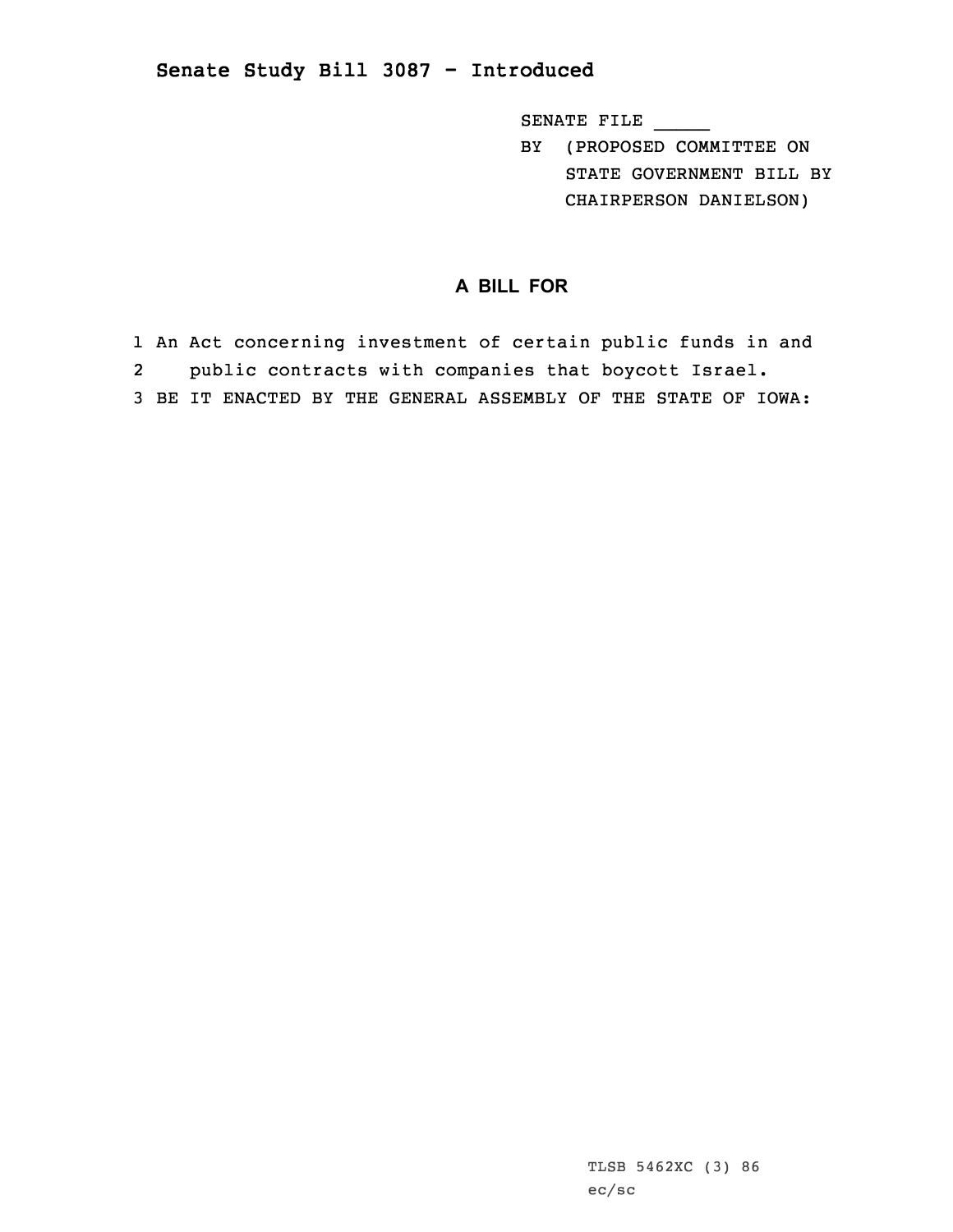1 Section 1. NEW SECTION. **12J.1 Legislative findings and** 2 **intent.**

 The general assembly is deeply concerned and does not support boycotts and related tactics that have become <sup>a</sup> tool of economic warfare that threaten the sovereignty and security of allies and trade partners of the United States, including the state of Israel. Therefore, the general assembly intends that state funds and funds administered by the state, including public employee retirement funds, should not be invested in, and public contracts should not be entered into with, companies that refuse to engage in commerce with Israel and boycott Israel or persons doing business in Israel or territories controlled by Israel.

14Sec. 2. NEW SECTION. **12J.2 Definitions.**

15 As used in this chapter, unless the context otherwise 16 requires:

 1. *"Company"* means any sole proprietorship, organization, association, corporation, partnership, joint venture, limited partnership, limited liability partnership, limited liability company, or other entity or business association, including all wholly owned subsidiaries, majority-owned subsidiaries, parent companies, or affiliates of such entities or business associations.

24 2. *"Direct holdings"* in <sup>a</sup> company means all publicly traded 25 securities of that company that are held directly by the public 26 fund in an actively managed account or fund in which the public 27 fund owns all shares or interests.

 3. *"Indirect holdings"* in <sup>a</sup> company means all securities of that company that are held in an account or fund managed by one or more persons not employed by the public fund, in which the public fund owns shares or interests together with other investors not subject to the provisions of this chapter. Indirect holdings include but are not limited to mutual funds, fund of funds, index funds, private equity funds, hedge funds, and real estate funds.

-1-

LSB 5462XC (3) 86  $ec/sec$   $1/7$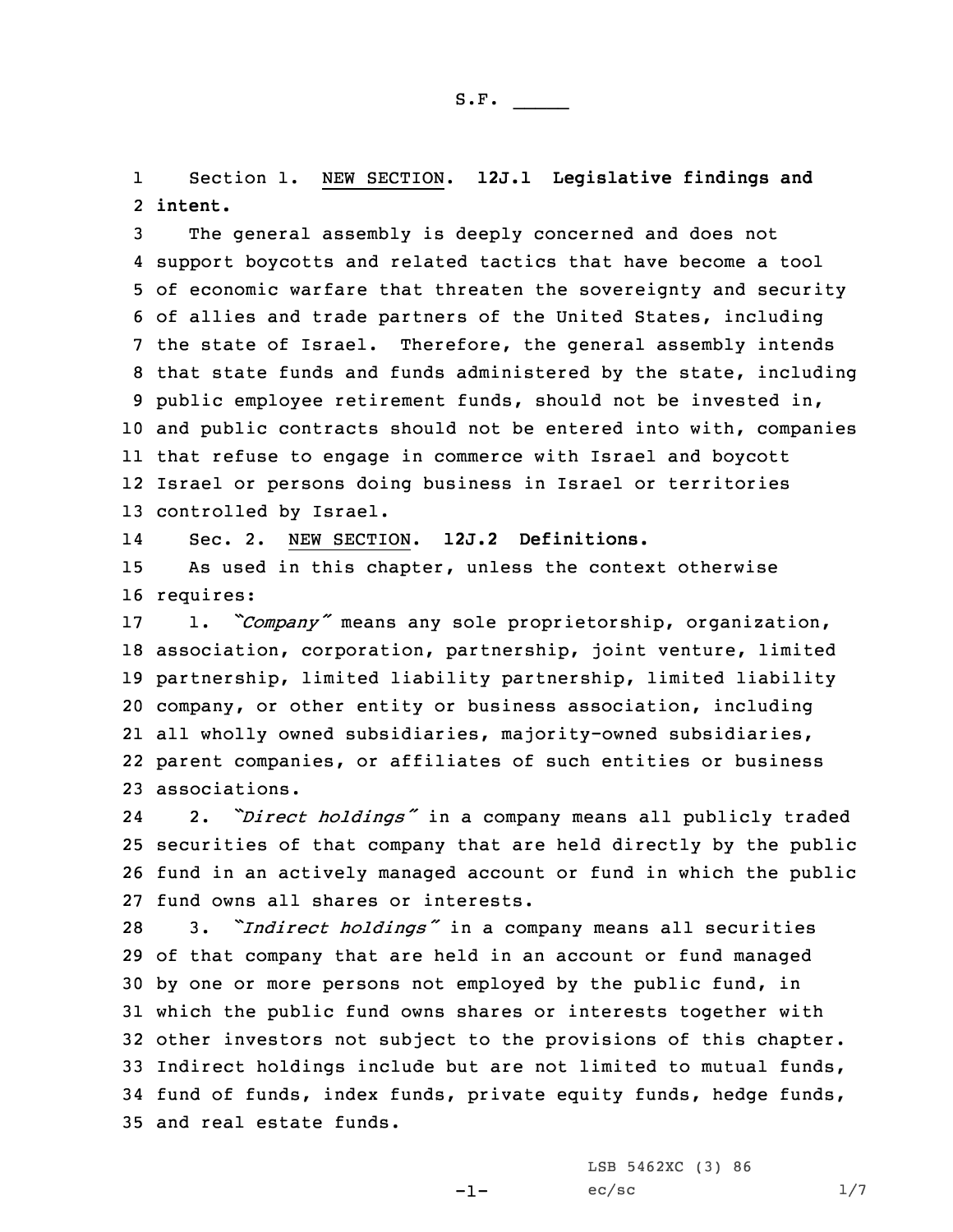S.F.  $\rule{1em}{0.15mm}$ 

1 4. *"Public entity"* means the state, political subdivisions of the state, public school corporations, and all public officers, boards, commissions, departments, agencies, and authorities empowered by law to enter into public contracts for the expenditure of public funds, including the state board of regents and institutions under the control of the state board of regents.

 5. *"Public fund"* means the treasurer of state, the state board of regents, the public safety peace officers' retirement system created in chapter 97A, the Iowa public employees' retirement system created in chapter 97B, the statewide fire and police retirement system created in chapter 411, or the judicial retirement system created in chapter 602.

14 6. *"Scrutinized company"* means any company engaging in refusals to deal, terminating business activities, or engaging in other actions that are intended to limit commercial relations with Israel, or persons or entities doing business 18 in Israel or in territories controlled by Israel, when such actions are taken in compliance or adherence to calls for <sup>a</sup> boycott of Israel other than those boycotts otherwise authorized by federal law and in <sup>a</sup> manner that discriminates on the basis of nationality, national origin, religion, or other unreasonable basis, and is not based on <sup>a</sup> valid business reason. <sup>A</sup> company's statement that it is participating in <sup>a</sup> boycott of Israel, or that it has taken the boycott action at the request, in compliance with, or in furtherance of calls for <sup>a</sup> boycott of Israel, can be considered one type of evidence, among others, that <sup>a</sup> company is <sup>a</sup> scrutinized company.

29 Sec. 3. NEW SECTION. **12J.3 Identification of companies ——** 30 **notice.**

 1. *a.* By March 1, 2017, the public fund shall make its best efforts to identify or have identified all scrutinized companies in which the public fund has direct or indirect holdings or could possibly have such holdings in the future and shall create and make available to the public <sup>a</sup> scrutinized

 $-2-$ 

LSB 5462XC (3) 86  $ec/sec$  2/7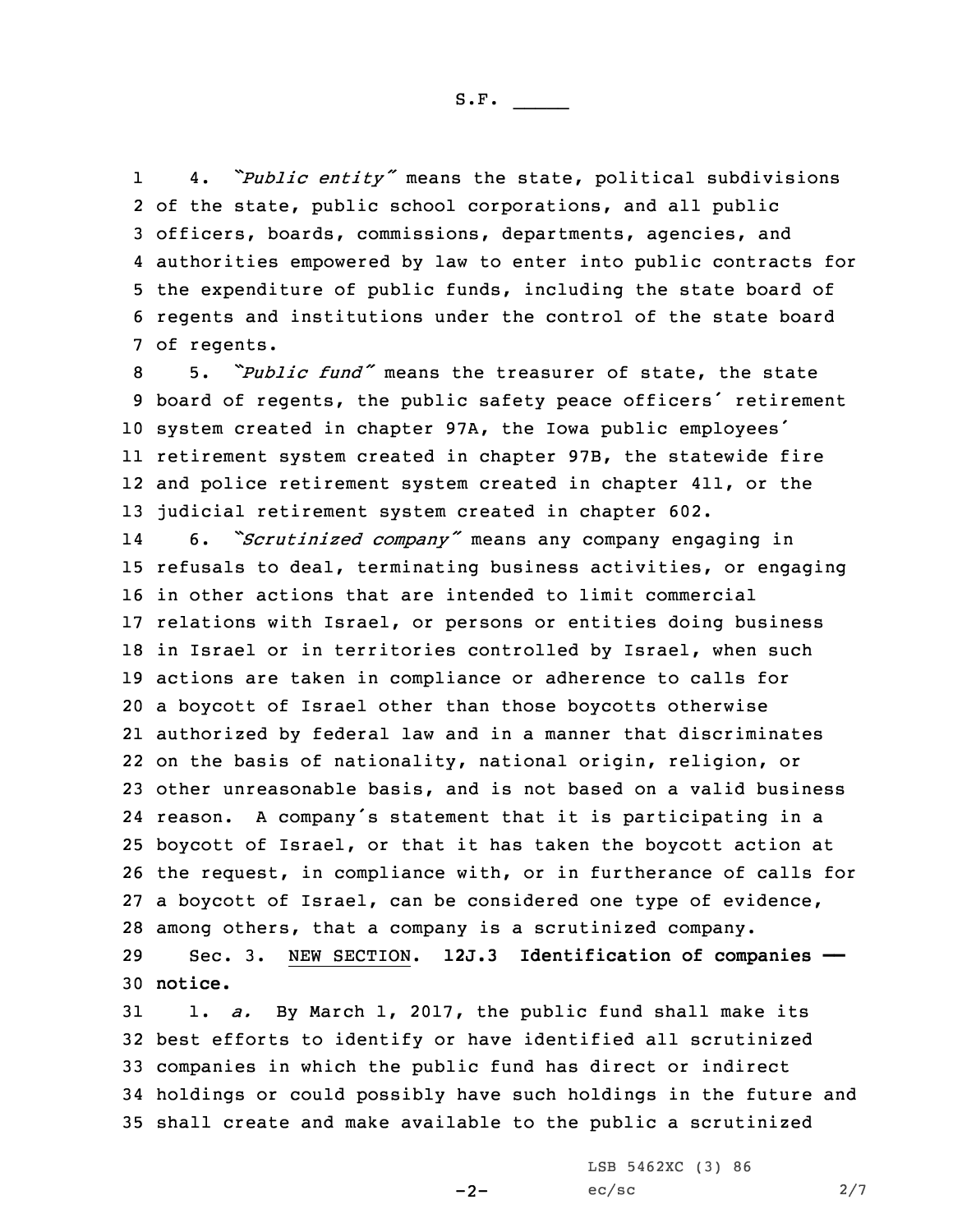1 companies list for that public fund. The public fund shall 2 review on an annual basis and update, if necessary, the 3 scrutinized companies list.

4 *b.* In making its best efforts to identify or have identified scrutinized companies, the public fund may review and rely, in the best judgment of the public fund, on publicly available information regarding companies, and including other information that may be provided by nonprofit organizations, research firms, international organizations, and government entities. The public fund may also contact asset managers and institutional investors for the public fund to identify scrutinized companies based upon industry-recognized lists of such companies that the public fund may have indirect holdings 14 in.

 *c.* The Iowa public employees' retirement system, acting on behalf of the system and other public funds subject to this section, may develop and issue <sup>a</sup> request for proposals for third-party services to complete the identification of scrutinized companies and the compilation of <sup>a</sup> scrutinized companies list. The Iowa public employees' retirement system shall consult with all other public funds on the development of the request for proposals. However, selection of <sup>a</sup> successful proposal and the final scope of services to be provided shall be determined only by those public funds that have agreed to utilize the third-party services. If more than one public fund decides to utilize the third-party services, the participating public funds shall equally share the costs of such services. 2. *a.* For each company on the scrutinized companies list, the public fund shall send or have sent <sup>a</sup> written notice informing the company of its status as <sup>a</sup> scrutinized company and that it may become subject to divestment and restrictions on investment in the company by the public fund. The notice shall offer the company the opportunity to clarify its activities or to cease its activities causing its inclusion on the scrutinized company list. The public fund or its

-3-

LSB 5462XC (3) 86  $ec/sec$   $3/7$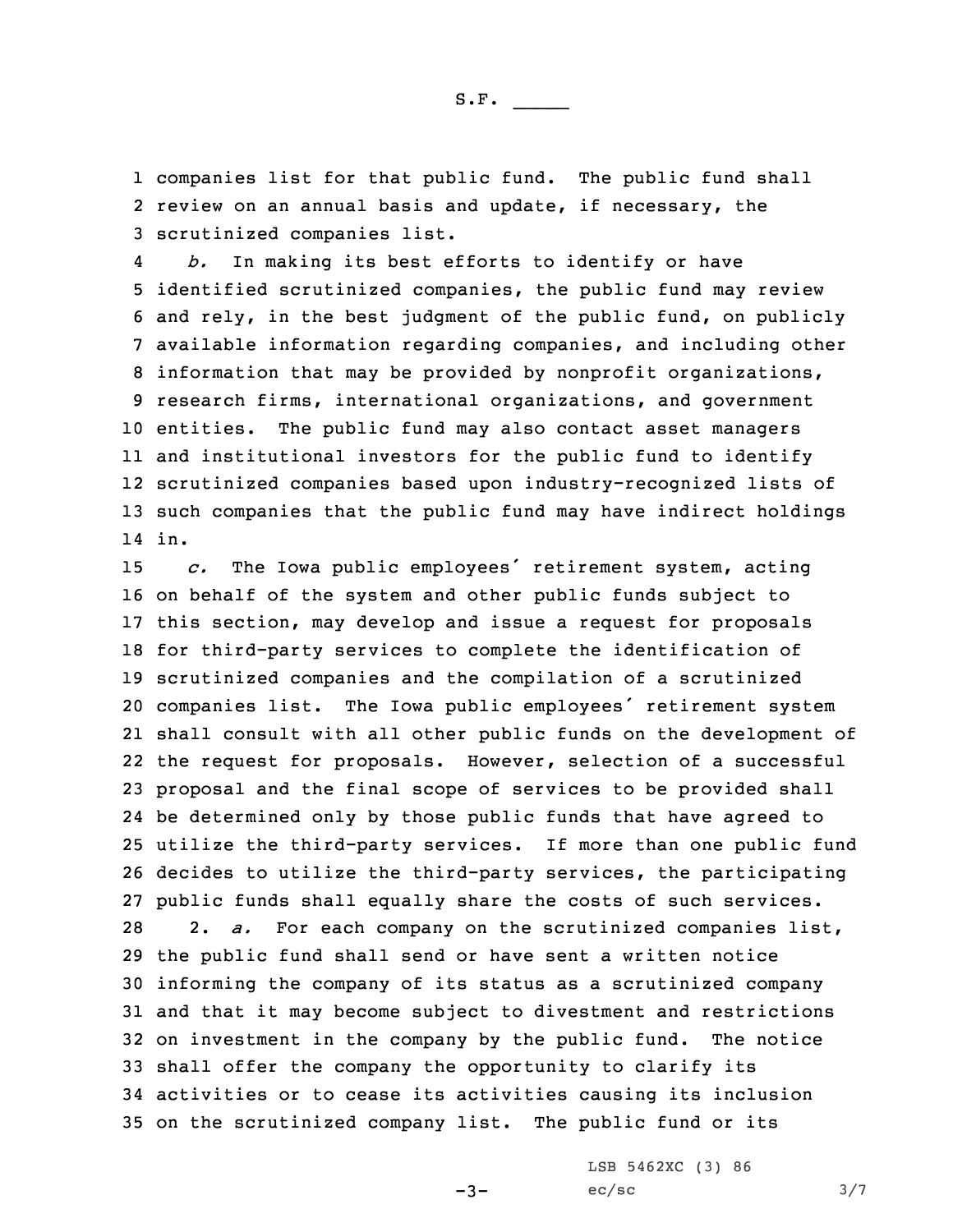representative shall continue to provide such written notice on an annual basis if the company remains <sup>a</sup> scrutinized company. *b.* If, following notice as provided by this section, <sup>a</sup> scrutinized company ceases activity that designates it as <sup>a</sup> scrutinized company and submits <sup>a</sup> written certification to the public fund that it shall not reengage in such activity for the duration of any investment by the public fund, the company shall be removed from the scrutinized companies list.

9 Sec. 4. NEW SECTION. **12J.4 Prohibited investments ——** 10 **divestment.**

11 1. The public fund shall not acquire publicly traded securities of <sup>a</sup> company on the public fund's most recent scrutinized companies list so long as such company remains on the public fund's scrutinized companies list as provided in this chapter.

 2. *a.* The public fund shall sell, redeem, divest, or withdraw all publicly traded securities of <sup>a</sup> company on the public fund's list of scrutinized companies, so long as the company remains on that list, within ninety days following the first written notice sent to the scrutinized company as required by section 12J.3.

22 *b.* This subsection shall not be construed to require the premature or otherwise imprudent sale, redemption, divestment, or withdrawal of an investment, but such sale, redemption, divestment, or withdrawal shall be completed as provided by this subsection.

 3. The requirements of this section shall not apply to indirect holdings of <sup>a</sup> scrutinized company. The public fund shall, however, submit letters to the managers of such investment funds containing scrutinized companies requesting that they consider removing such companies from the fund or create <sup>a</sup> similar fund with indirect holdings devoid of such companies. If the manager creates <sup>a</sup> similar fund with indirect holdings devoid of such companies, the public fund is encouraged to replace all applicable investments with

 $-4-$ 

LSB 5462XC (3) 86  $ec/sec$  4/7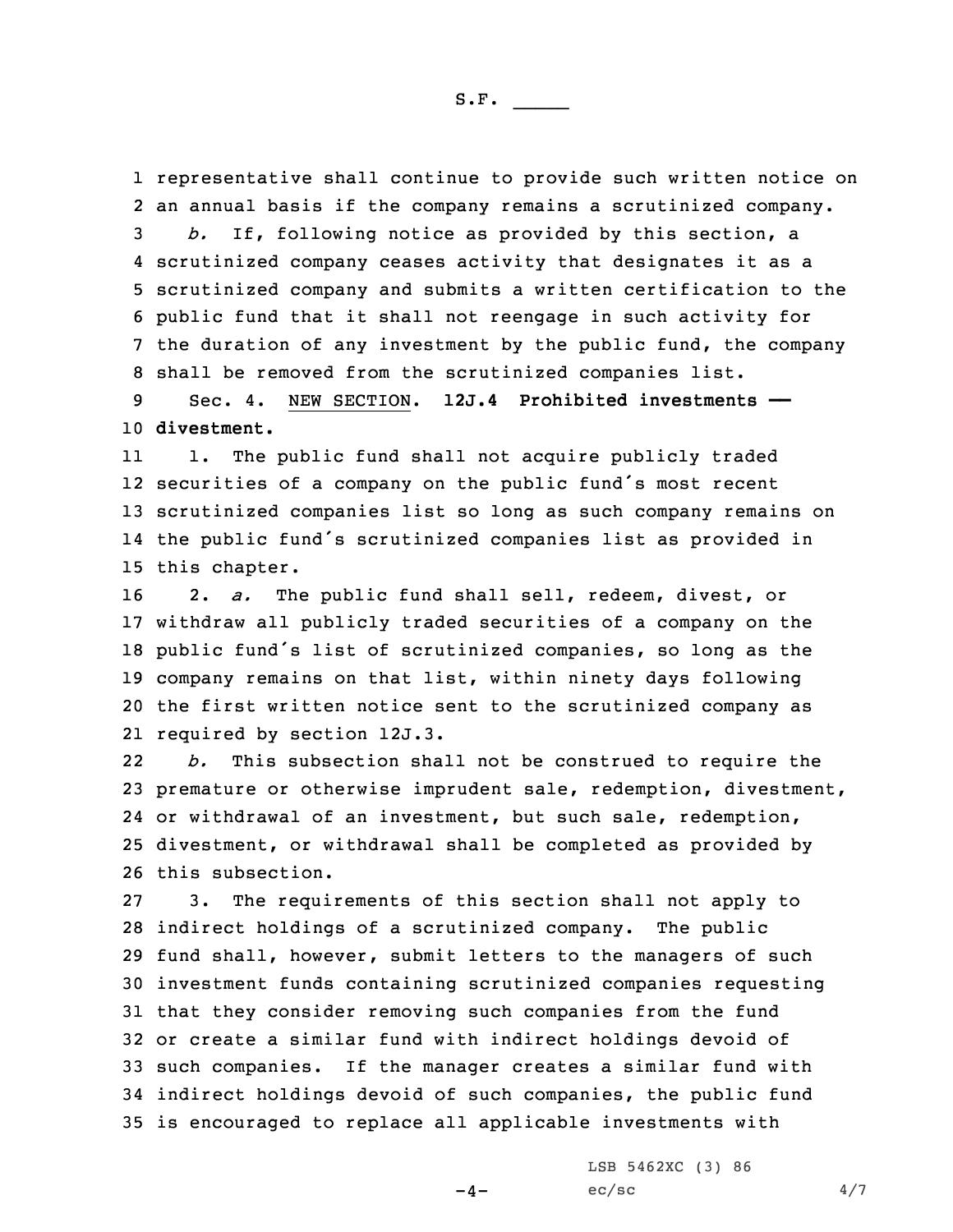1 investments in the similar fund consistent with prudent 2 investing standards.

3 Sec. 5. NEW SECTION. **12J.5 Reports.**

4 1. *Scrutinized companies list.* Each public fund shall, 5 within thirty days after the scrutinized companies list is 6 created or updated as required by section 12J.3, make the list 7 available to the public.

 2. *Annual report.* On October 1, 2017, and each October 1 thereafter, each public fund shall make available to the public, and file with the general assembly, an annual report covering the prior fiscal year that includes the following: 12 *a.* The scrutinized companies list as of the end of the fiscal year.

14 *b.* <sup>A</sup> summary of all written notices sent as required by 15 section 12J.3 during the fiscal year.

16 *c.* All investments sold, redeemed, divested, or withdrawn as 17 provided in section 12J.4 during the fiscal year.

18 Sec. 6. NEW SECTION. **12J.6 Public entities —— contract** 19 **requirements.**

 <sup>A</sup> public entity shall not enter into <sup>a</sup> contract of one thousand dollars or more with <sup>a</sup> company to acquire or dispose of services, supplies, information technology, or construction unless the contract includes <sup>a</sup> written certification that the company is not <sup>a</sup> scrutinized company and will not be <sup>a</sup> scrutinized company for the duration of the contract.

 Sec. 7. NEW SECTION. **12J.7 Legal obligations —— immunity.** With respect to actions taken in compliance with this chapter, including all good-faith determinations regarding companies as required by this chapter, the public fund shall be immune from any liability and exempt from any conflicting statutory or common law obligations, including any such obligations in respect to choice of asset managers, investment funds, or investments for the public fund's securities portfolios.

 $-5-$ 

## 35 EXPLANATION

LSB 5462XC (3) 86  $ec/sec$  5/7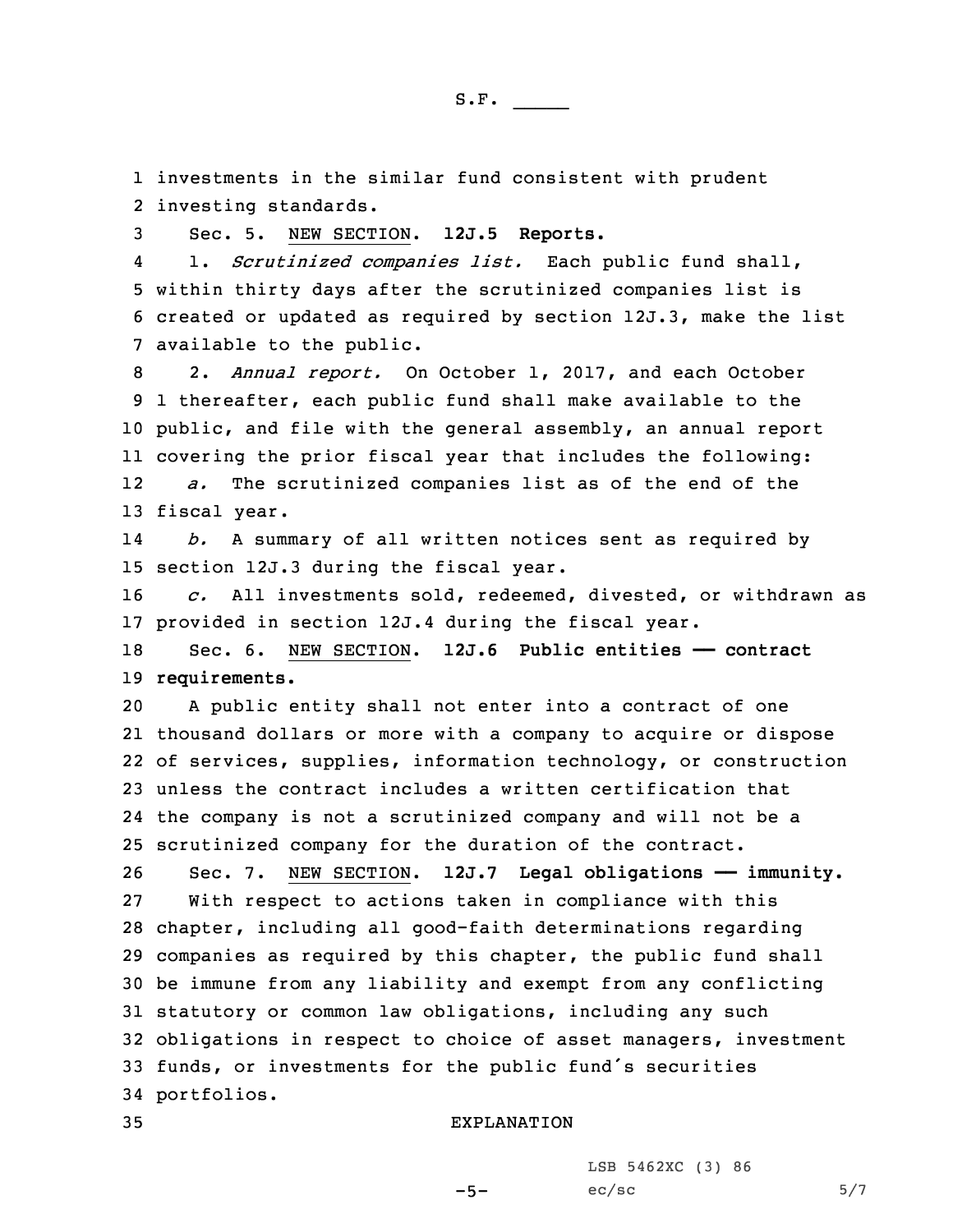S.F.  $\rule{1em}{0.15mm}$ 

12

 **The inclusion of this explanation does not constitute agreement with the explanation's substance by the members of the general assembly.**

 This bill creates new Code chapter 12J, which restricts the treasurer of state, the state board of regents, the Iowa public employees' retirement system (IPERS), the public safety peace officers' retirement system, the statewide fire and police retirement system, and the judicial retirement system, defined as "public funds", from directly investing in certain companies engaged in <sup>a</sup> boycott of Israel. The bill also requires all public entities, including the state and political subdivisions of the state, entering into contract with <sup>a</sup> company of \$1,000 or more to include <sup>a</sup> written certification in the contract that the company will not engage in <sup>a</sup> boycott of Israel for the duration of the contract.

 Concerning public funds, the bill requires each public fund to develop and maintain <sup>a</sup> list of scrutinized companies that the fund has direct or indirect holdings in or in which the fund may invest in the future. Each public fund shall determine this list by March 1, 2017, and update it on an annual basis. The bill defines "scrutinized companies" as those companies engaging in refusals to deal, terminating business activities, or engaging in other actions that are intended to limit commercial relations with Israel, or persons or entities doing business in Israel or in territories controlled by Israel. Once <sup>a</sup> company is listed on the scrutinized companies list of <sup>a</sup> public fund, the bill requires the public fund to send <sup>a</sup> notice to that company relative to the requirements of the bill, to include notice that the company may qualify for divestment and other investment restrictions by the public fund.

 New Code section 12J.4 requires that <sup>a</sup> public fund not invest in, and shall divest from, holdings in <sup>a</sup> scrutinized company. If the public fund has direct holdings in the company, the public fund shall proceed to divest all assets with that company in 90 days so long as the company continues active

-6-

LSB 5462XC (3) 86  $ec/sec$  6/7